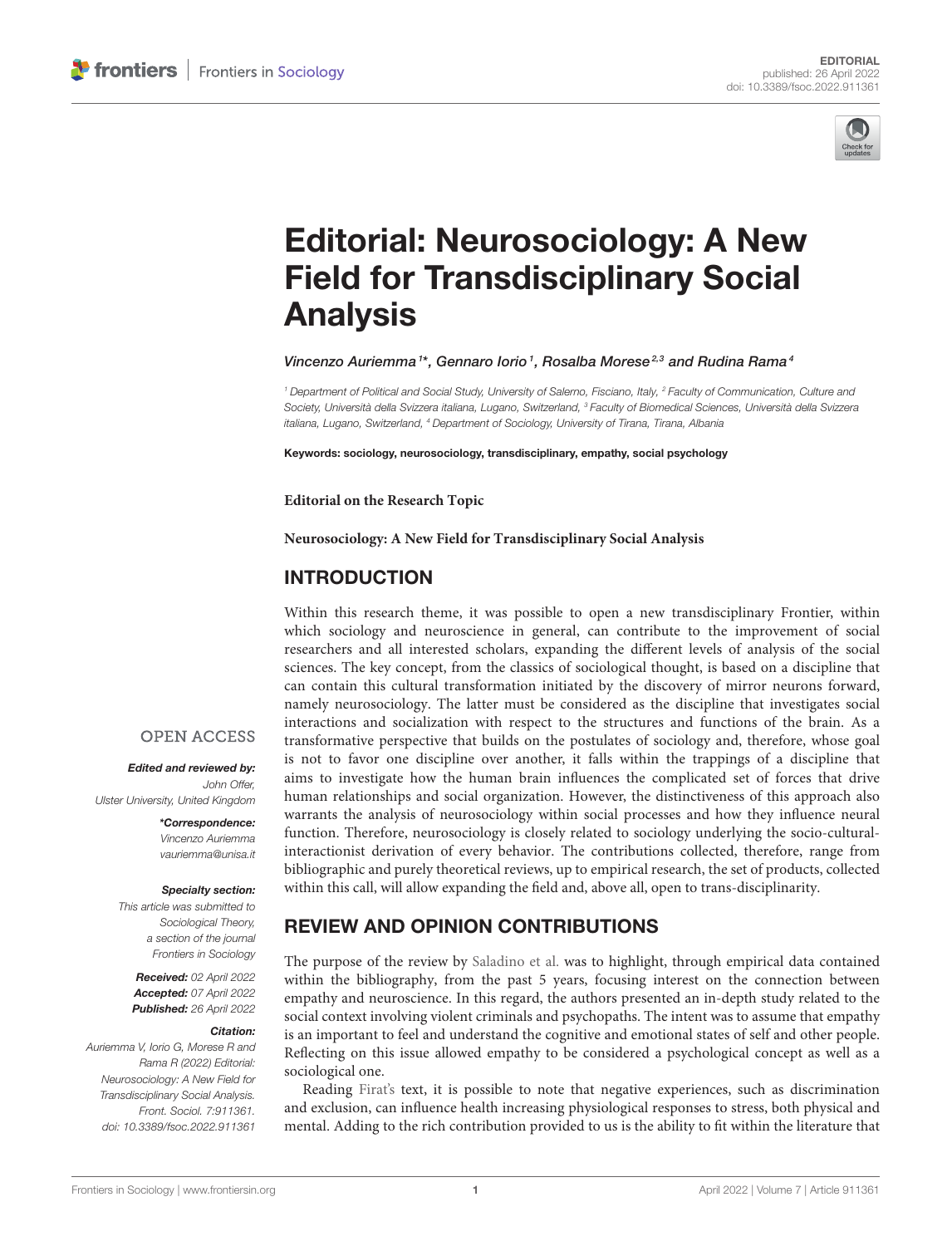until now has been lacking a sociological vision that could account for biological processes that are structurally and culturally shaped.

The study proposed by [Shkurko's](https://doi.org/10.3389/fsoc.2022.788447) is characterized by the analysis of the natural effectiveness of the face-to-face medium. This idea, based on face-to-face communication, brings to the reader's attention the evolutionary mismatch hypothesis that evolved human nature is dependable on all other kinds of devicemediated communication that might cause negative interactions.

To better understand the relationship between social experiences and the brain, it is important to investigate neuroscience together with the social sciences. The other work, which arouses a lot of interest, is that proposed by [Racionero-Plaza et al.](https://doi.org/10.3389/fnbeh.2021.814796) who highlighted how the environment, and more specifically social experience, can influence the brain and even its genes. However, to fully understand these mechanisms, trying to understand what kinds of social interactions lead to certain outcomes in the brain, which differ from person to person and in behavior, neuroscience requires the postulates of the social sciences. This aspect allows for those inputs needed by neuroscience to enrich the meaning toward new discoveries about the brain.

A completely new aspect in this context, is the work proposed by [Borbón,](https://doi.org/10.3389/fsoc.2022.814338) in fact through his considerations it is possible to begin to explore a topic of very close relevance, namely criminal abolitionism, which, in the neuroscientific context, takes the name of criminal neuroabolitionism. This new approach is based on the discoveries made in various disciplines, especially in the field of neuroscience, to provide a new perspective. In this sense, the transdisciplinary aspect that emerges is strong, and the link between sociology and social neuroscience is clear, offering several starting points for future studies: (1) on the neuropsychological effects of incarceration; (2) the contribution of neuroscience to investigate criminogenic social factors; (3) a new point of view to better understand criminal law as a mechanism of social control.

The trans-disciplinary openness of our call prompted Sipes et al. [to provide us with interesting insights into the topic](https://doi.org/10.3389/fnbeh.2022.815811) of adolescence, thus an issue that is increasingly embedded in everyday life, both within legislation and as an object of inquiry. The authors, in this paper, highlight the phases of neural and social development, basing themselves on and analyzing prosocial decisions, ascertaining that these are beneficial for personal and social wellbeing. A review highlighting the progress made in this field was necessary, reporting a total of 25 articles. In this regard, the authors offer predictions for testing a new model, proposing new future directions for studying prosocial behavior.

Finally, among the opinion articles, there is an interesting view regarding the COVID-19 emergency that seems to have passed its acute phase. Within the [Paradisi et al.](https://doi.org/10.3389/fnbeh.2021.709365) text, one can read the emergence of the role of online digital technologies. The authors describe, in a timely manner, how the increase in online social interactivity has increased its activity due to the social distancing to which we have been forced. However, it has had negative effects due to emotional and even physical isolation, as what has been missing is body language, which has always played a crucial role in face-to-face social relationships. This epochal change has affected the wellbeing of people, assuming very serious effects in the long run, affecting, above all, the population affected by specific fragilities. The goal of the authors was to encourage new constructive reflections, with the aim of increasing awareness of these topics of close relevance.

## EMPIRICAL RESULTS: QUANTITATIVE DATA AND ORIGINAL RESEARCH

The section on empirical works opens with a work offered to us by [Alfonso and Molano,](https://doi.org/10.3389/fsoc.2021.695991) the authors accurately present the work done by the musician John Cage, who based his art on "soundscene-vision" experimentation within the theater, media, and art. The study is presented with different readings, one certainly regards the "innate rules of perception" and the other brings out the interesting relationship between art and neuroscience.

The aim of the study by [Yang et al.'s,](https://doi.org/10.3389/fpsyg.2021.734147) was to explore how the emotional expression of news in the post-truth era affects the cognitive processing of the audience. Indeed, news written with several kinds of emotional expression rather than neutral, can lead to changes in the cortical activity of the people belonging to the investigated sample, who were examined with electroencephalograms, and basing it on the method of functional brain connectivity. The results showed that emotional speech involved more cortical brain activity.

The article by [Poali et al.,](https://doi.org/10.3389/fpsyg.2022.792580) describes qualitative research based on tears of joy, an emotional element of great prominence, and that, in the sociological and anthropological literature, is very present, for example in the ritual weeping of Ernesto de Martino. This research, consisting of semi-structured interviews, was carried out in India and Japan, processing the qualitative data extrapolated from the transcripts, through the software MAXQDA, to investigate this dimorphic emotional expression. The work is based on the hypothesis that tears of joy are not only an atypical expression due to what the authors call "super joy," but rather an emotional experience with a specific adaptive function.

Finally, concluding our review is the work of [Zheltyakova et al.](https://doi.org/10.3389/fnbeh.2022.807599) They present work investigating the characteristics of provocative behavior in an environment where the subject is anonymous. However, the personal behavior of the "anonymous" person during the processing of the provocative feedback remains largely unknown. The fMRI study conducted, has led to the evidence that through Taylor's aggression paradigm and, within a game that can generate "social provocation," the neural system activates, as a compensatory mechanism during social interactions, a system capable of dropping socially relevant information.

# **CONCLUSION**

The main goal of this call, which we felt was fully met, was to highlight some of the insights that can be gleaned from a transdisciplinary exploration that can both account for the postulates of sociological thinking and adapt them to new neuroscientific paradigms. This has allowed, in this way, to avoid a drift into the two biggest reductionisms, cultural and biological, to put in evidence not to lean toward one discipline